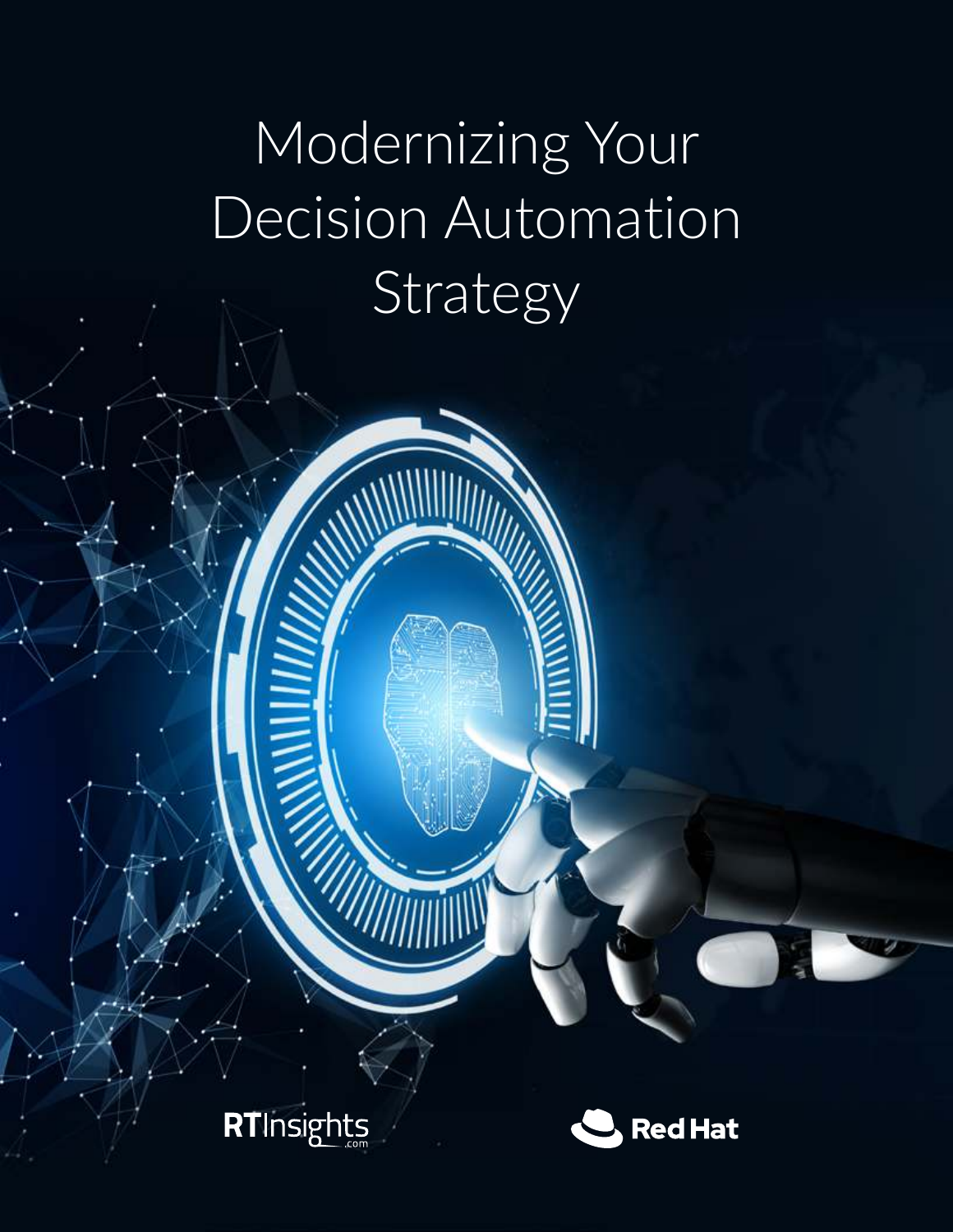# Chapter 1: What's Needed, and Why? PAGE 3

Chapter 2: Elements of a Modern Decision Automation Strategy PAGE 6

Chapter 3: The Need for Trust and Explainability PAGE 8

Chapter 4: Measuring Automation's Impact PAGE 10

Chapter 5: Best Practices, Use Cases, and Examples PAGE 12

Copyright © 2021 RTInsights. All rights reserved. All other trademarks are the property of their respective companies. The information contained in this publication has been obtained from sources believed to be reliable. NACG LLC and RTInsights disclaim all warranties as to the accuracy, completeness, or adequacy of such information and shall have no liability for errors, omissions or inadequacies in such information. The information expressed herein is subject to change without notice.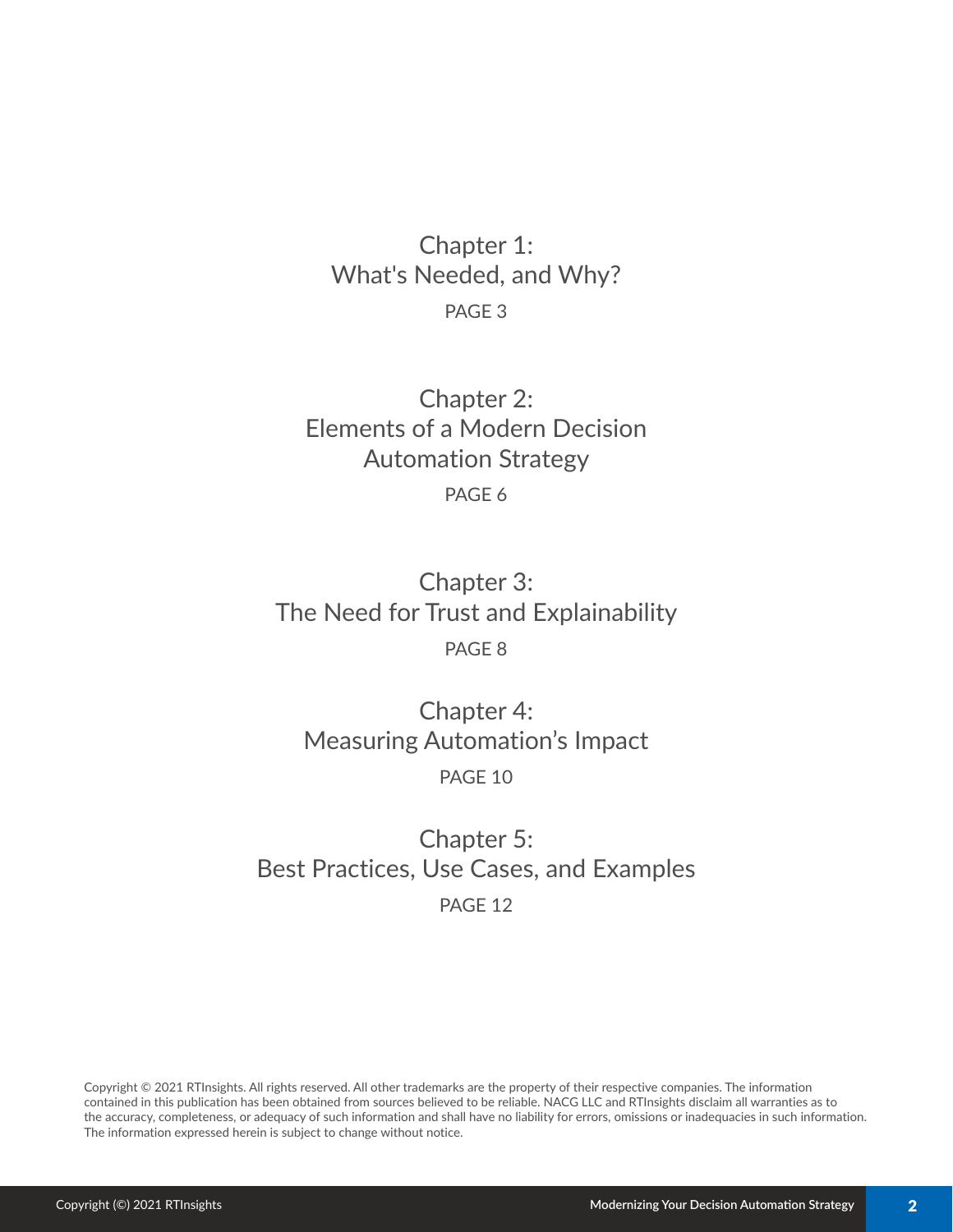## Chapter 1: What's Needed, and Why?

Every transaction, order, customer interaction, and internal operation depends on decisions. At a time when businesses are under pressure to improve efficiencies, cut costs, and be more responsive, automating decisions becomes essential. While many businesses have picked off the low-hanging fruit when automating, most need to add more. Specifically, businesses want to automate complex decisions, involving multiple steps, multiple data sources and many rules.

Therein lies a problem. Automating simple decisions typically involves very narrowly defined operations. They may involve a database lookup call to retrieve data, some analysis of the data, and the execution of a standard action that is applied to all cases. For example, a financial institution might try to prevent theft by verifying a customer's account credentials and balance before processing a large transaction.

# Key Takeaways:

- $\blacktriangleright$  Businesses today need to automate complex decisions
- $\sqrt{\ }$  Traditional automation approaches, such as business rules engines, are complex and expensive to use
- $\blacktriangleright$  Businesses require easier access to automation solutions and ways to implement automation in distributed environments
- **▲ A Decision Automation-as-a-Service** approach can help on all accounts

## Scaling required

Such an approach does not scale well when moving up the ladder to automating complex decisions. In fact, there are multiple challenges that have to date limited the extent to which businesses have implemented true decision automation strategies.

In this example, the basic approach of checking the customer's ID and balance no longer offers much protection due to the growing sophistication of cyber-thieves. Now, a bank might want to conduct a threat analysis of every transaction to make a real-time decision before letting the transaction proceed. That process would examine streams of data from multiple sources and use advanced analytics based on machine learning or artificial intelligence.

Automating the go- or no-go decision requires bringing together multiple systems, data sets, and analysis routines. Doing this once is challenging enough. But it is very likely that this system would need constant updates. It would need to include new data for different systems as it became available and new analysis algorithms as needed over time.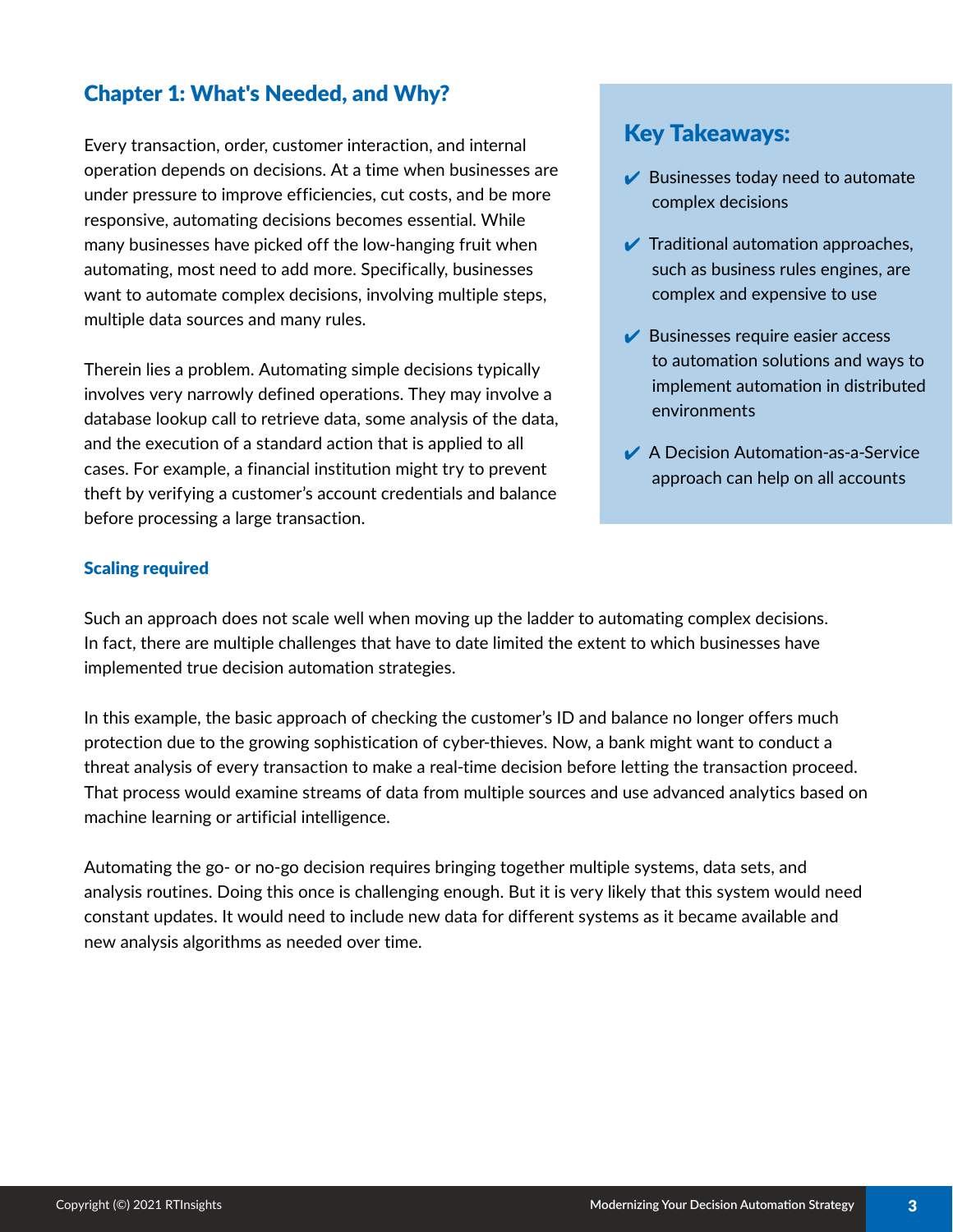

#### Breaking free from the restraints of traditional methods

Similar complexity is found in other applications where companies attempt to automate decisions. The problem most find is that many decision automation efforts are limited to tightly knit applications that run locally. In the past, that may have been enough. But modern business applications today are:

- $\vee$  More commonly loosely coupled and distributed
- $\vee$  Deployed on-premises and on private and public clouds
- $\vee$  Integrate third-party elements that are critical to the final decision

For example, when approving a customer for a loan, a bank would most likely use a third-party credit worthiness service rather than develop their own.

Another factor that greatly impacts decision automation is the dynamic nature of business today. A business might want to factor in the information from a new data source or use a different analysis algorithm to come to a decision. It might want to run the discrete elements that help automate decisions on a different platform to get the needed performance or comply with cost constraints.

How decisions are made may also change. The COVID-19 pandemic has shown how easily disruptions can upend operations and financial decisions. Factors that in the past were considered important may be moot or worthless and now must be replaced with other considerations when making a decision. For example, credit risk decisions are operating in a completely new domain as the impact of the virus started taking its toll on businesses.

## *Accommodating these factors requires constant updates to the software and systems used for decision automation.*

Like many other business areas where applications are used, decision automation solutions must be rapidly developed to meet new demands. They need the agility to be frequently modified, updated, and to make use of new data and analysis methods.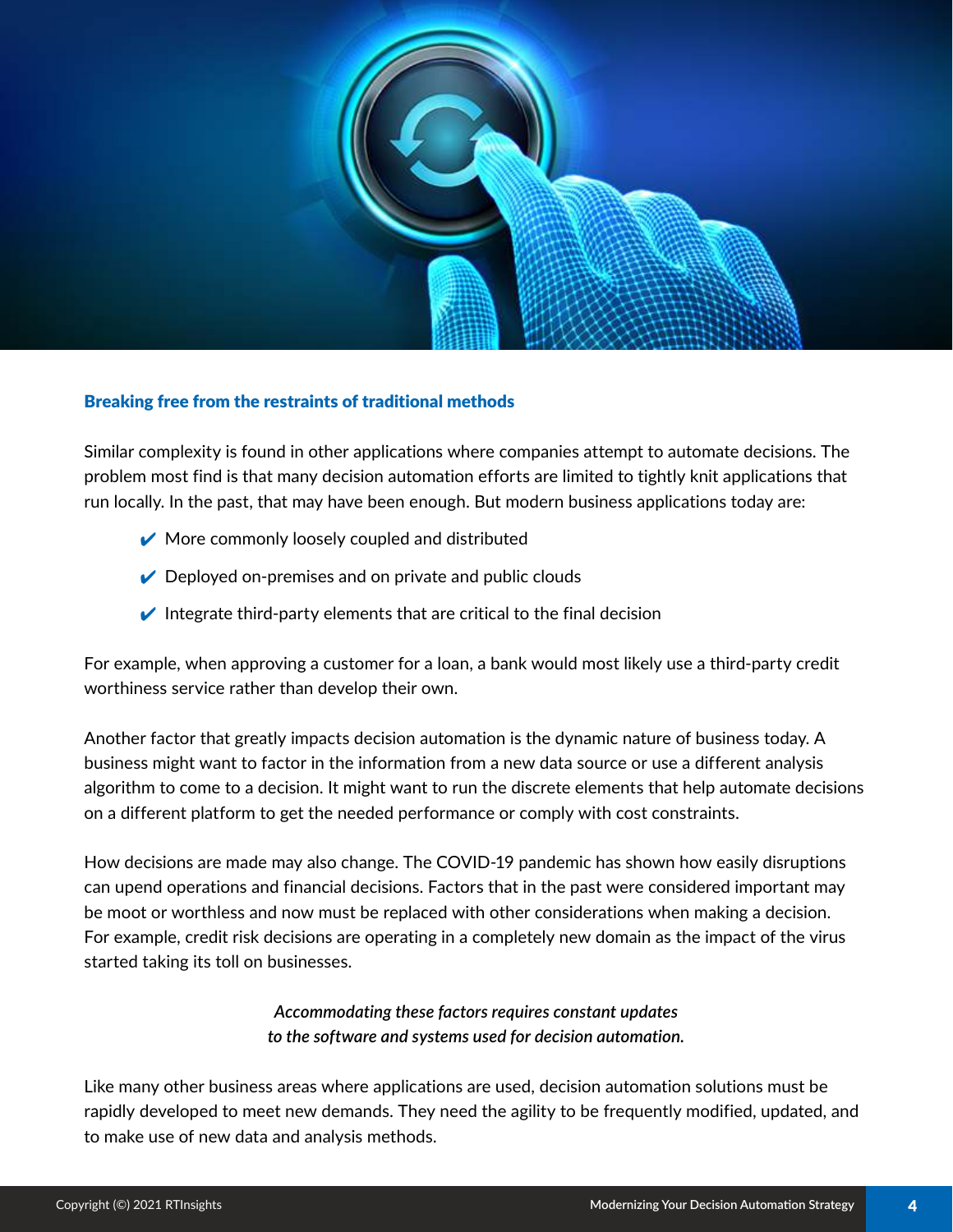## Making efficient use of developer resources

Businesses need an approach that optimizes the use of developers' time while affording the agility and speed to meet changing market needs. They also need agility to be responsive as things change. Intelligent decision automation requires at a minimum that ability to separate decisions from business applications.

Many businesses are turning to development processes with a more business-friendly approach and more iterative feedback loops to constantly improve and update an application. A good example is the use of [Decision Model and Notation](https://www.omg.org/dmn/) (DMN) for decision automation apps. DMN can be used to model decisions graphically in a decision requirements diagram. The approach works with commonly used techniques and simply accelerates the use of decision models. For example, many businesses define automation rules in a spreadsheet. Rather than reading and plowing through an enormous XML file that encodes the automation rules, DMN lets a developer or business analyst model a decision service graphically in a decision requirements diagram (DRD). This diagram consists of one or more decision requirements graphs (DRGs) that trace decision logic from start to finish.



## **Decision requirements diagram for passenger rebooking**

With these capabilities, DMN eliminates coding to help speed development of decision automation applications. But even more can be done to improve the development and delivery process. Specifically, what many businesses find is that they must move to more of a Decision Automation-as-a-Service (DaaS) approach to provide simple access, implementations and maintenance over distributed environments.

The ultimate goal is to have a managed solution for DaaS that offers a holistic, intuitive, streamlined experience for users that hides all operational complexities yet delivers true decision automation.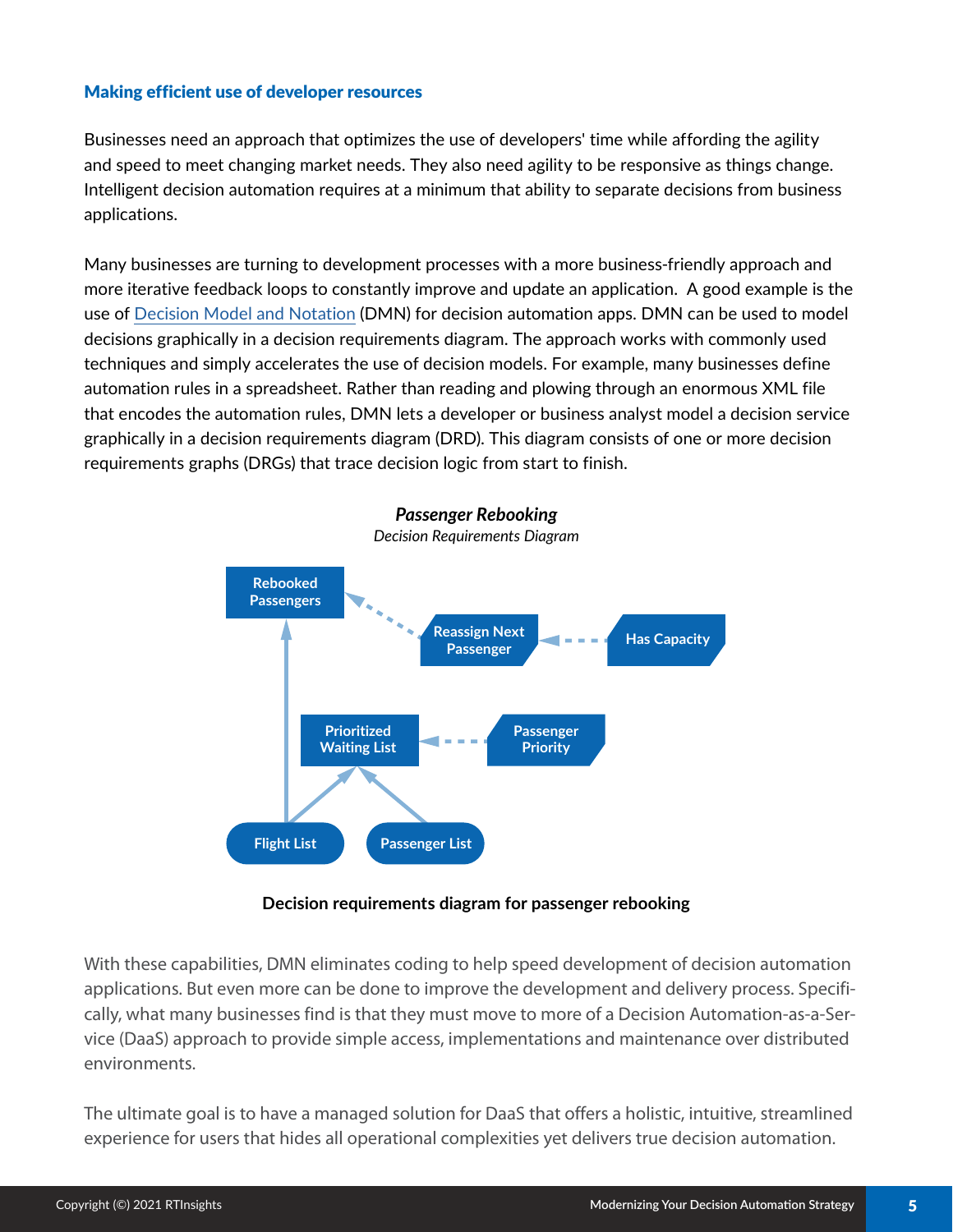## Chapter 2: Elements of a Modern Decision Automation Strategy

Building decision automation applications requires that the business side of the house and the developer side work synergistically together. The business experts provide the models of business decisions and rules pertaining to an application, which the developers code to create a finished application. Accomplishing this requires higher-level languages that allow both groups to create the business logic behind the app and let them make use of AI.

Such an approach is needed because decision automation is complex. There needs to be in essence an abstraction that hides the complexity of the underlying technologies. The business side does not need to learn to code and the developer side does not need to become experts in business decisions. A solution that lets both sides contribute to an application without mastering the other's domain is critical to meet demands.

## Key Takeaways:

- $\vee$  Business-level languages for creating decision logic, and incorporating AI, are critical
- $\vee$  Modern cloud technologies, such as microservices architectures and container management, are key to providing a scalable DaaS solution
- $\blacktriangleright$  Such architectures enable fast adoption of the latest technologies for decision automation, such as AI/ ML for predictive analytics



But more is needed to support a scalable solution, such as a DaaS. Given the need for great flexibility in the way decision automation applications are developed, run, and maintained, a DaaS needs a containerized microservicesbased architecture to automate business decisions.

Additionally, a containerized architecture provides the flexibility that enables a DaaS to accommodate new technology as it is required. That means a company can make use of AI or ML, for example, without having to tear up an entire application or recode it from scratch.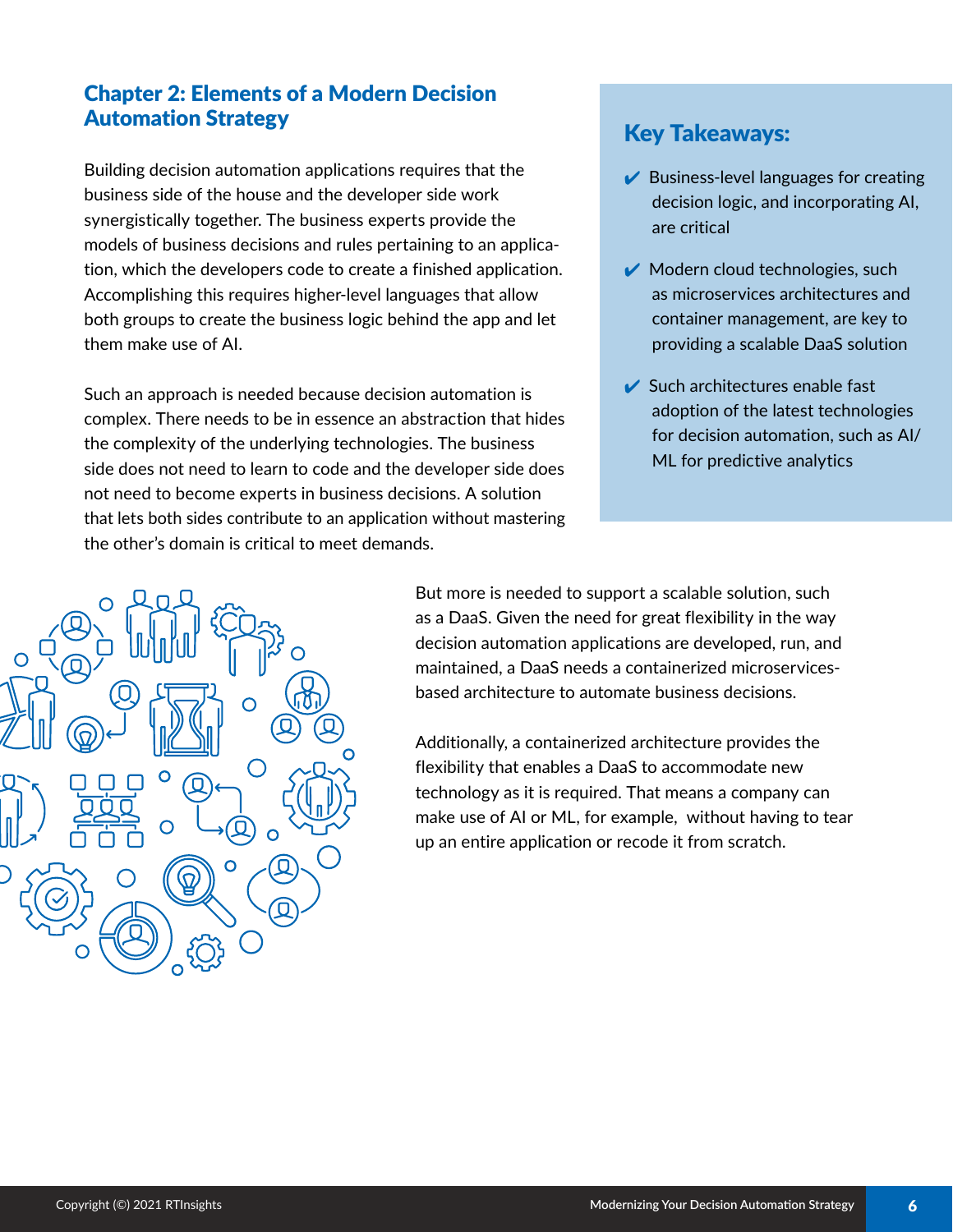## Leveraging cloud-native business automation tools

Going beyond the basic benefits of using a cloud-native approach, there is a need for tools that help businesses react faster and allow business executives and developers to easily work together to build, deploy, and maintain complex decision automation applications. Increasingly, businesses are turning to new cloud-native decision management technologies to build their applications. One such technology, Kogito, has been developed by the open source community over the last few years and is now maturing into a production-ready solution.

## *Kogito is a cloud-native development, deployment, and execution platform for building intelligent applications.*

Kogito includes support for [Decision Model and Notation](https://www.omg.org/dmn/) (DMN) and can be used to model a decision service graphically in a decision requirements diagram (DRD). Such tools let both developers and business executives quickly build cloud-native applications that automate complex business decisions. Besides DMN, there are Kogito process management tools for Business Process Model and Notation (BPMN) and Case Management Model and Notation (CMMN).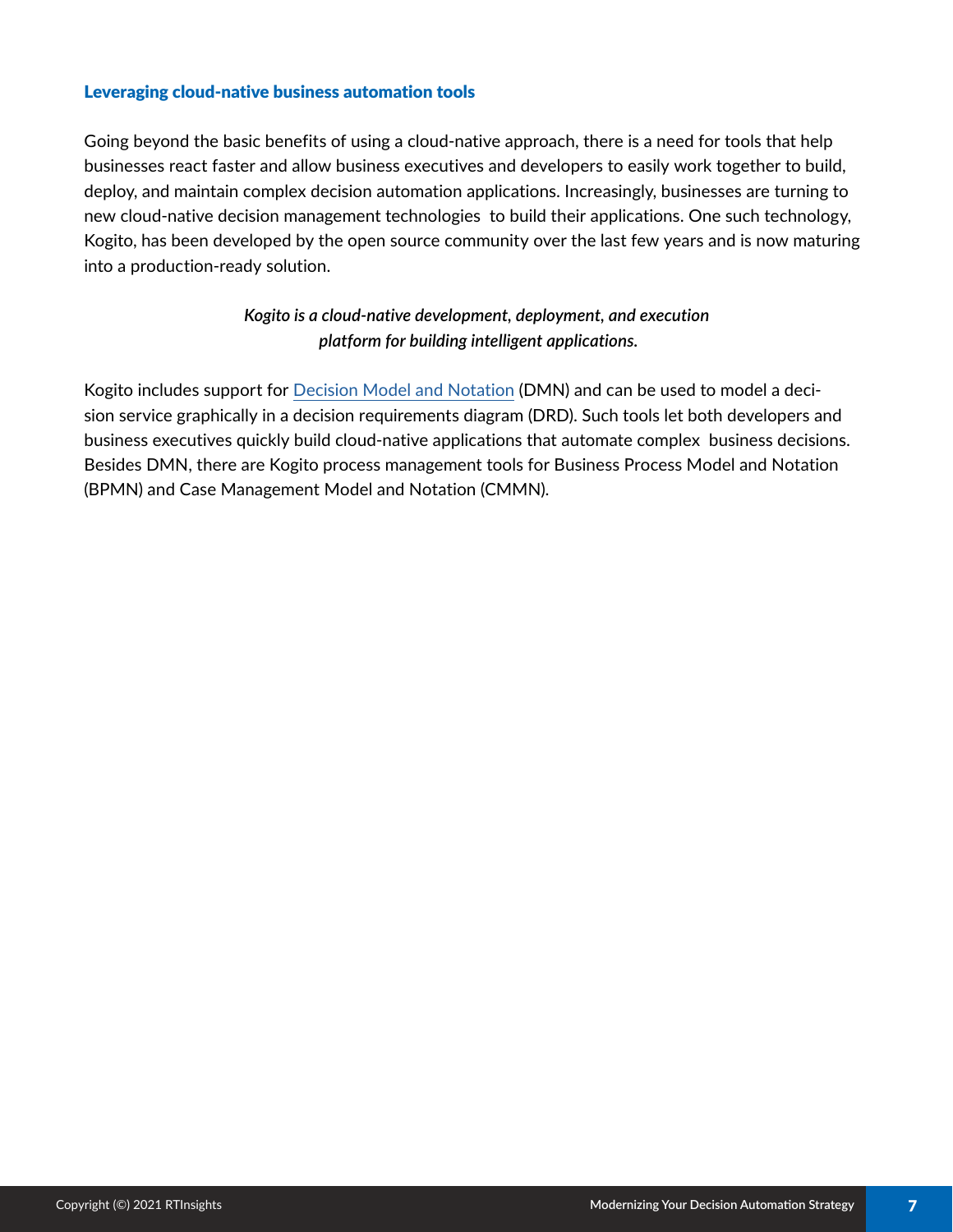# Chapter 3: The Need for Trust and **Explainability**

Automating decisions with AI can deliver many business benefits. But can the decisions be trusted? The training data used to develop a predictive model may contain unknown biases, and most machinelearned models arrive at a conclusion without any explanation of how they got there. This is in contrast to more traditional business rules approaches to decision automation, where an audit log of the specific rules that led to a decision is typically available.

# Key Takeaways:

- $\vee$  The need for trust in automated decisions creates a barrier for deployment of 'black-box' AI/ML models
- $\blacktriangleright$  Models and the data they are based on must be constantly examined to eliminate bias
- $\vee$  Transparency is required to justify decisions and provide insights into how those decisions were made



## **Elements of a managed decision service**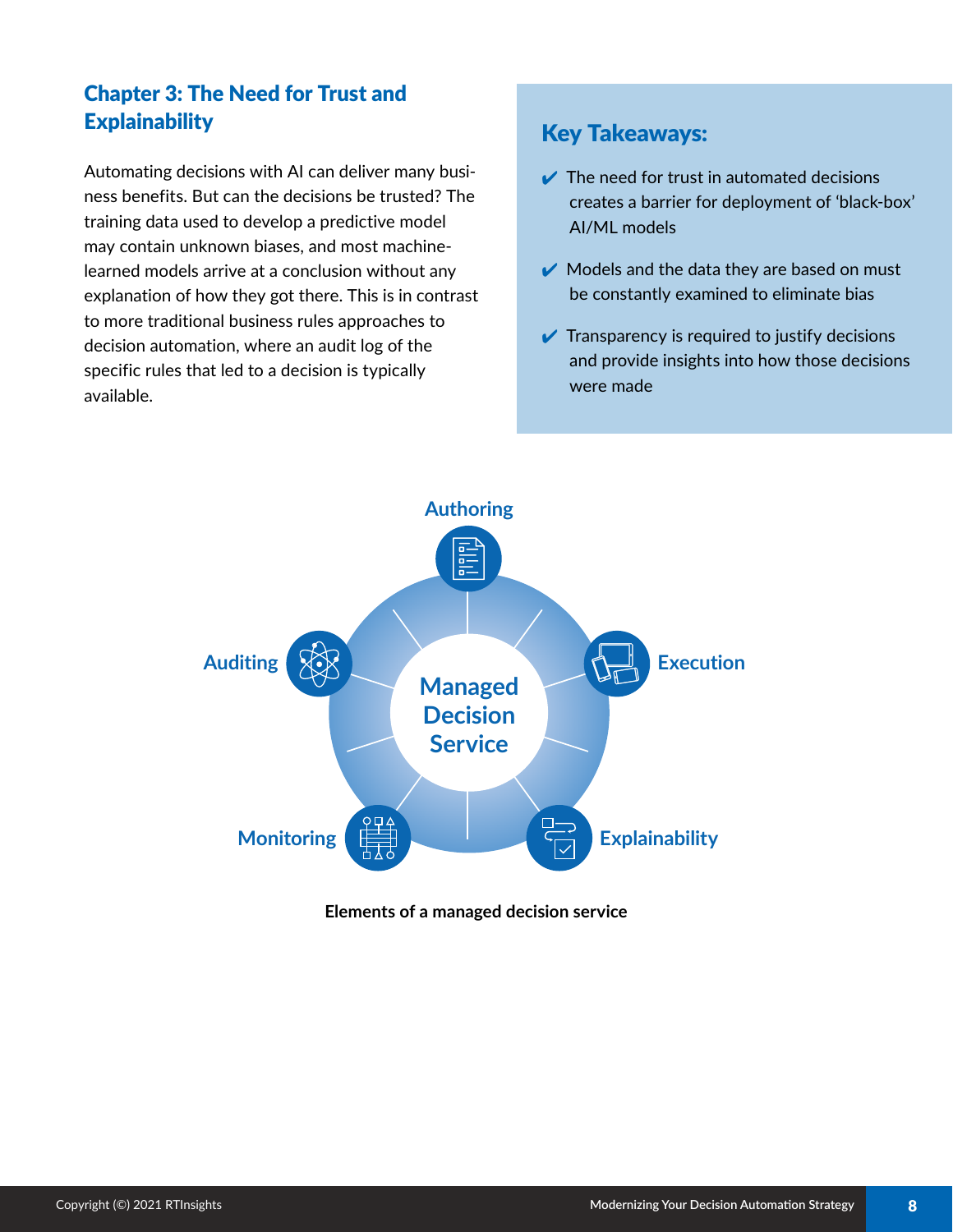## Instill trust by verifying underlying model assumptions

There are several problems with a 'blind faith' approach to decision automation. Are the assumptions valid? Were the machine learning models trained on data that no longer represents the current state of the world? If a model were developed using a certain dataset and the data changes, what would the implications be on the decision?

## *Problems arise when the wrong or outdated machine learning models are used to make the decisions.*

A perfect example of what can happen is the impact of COVID-19 on financial models. Take a model that tries to predict customer payment waiver requests. The normal distribution for those requesting one, two, or three waivers fits certain distribution patterns. Do these patterns hold up under economic conditions seen as a result of the pandemic? (In March 2020, [more than 40 million people filed](https://www.nytimes.com/2020/05/28/business/economy/coronavirus-unemployment-claims.html)  [unemployment claims in the U.S.,](https://www.nytimes.com/2020/05/28/business/economy/coronavirus-unemployment-claims.html) global stock markets suffered dramatic falls, and the [Dow Jones](https://www.statista.com/statistics/1104278/weekly-performance-of-djia-index/)  [reported its largest-ever single-day fall](https://www.statista.com/statistics/1104278/weekly-performance-of-djia-index/) of almost 3,000 points.) Without detailed knowledge of the model's workings, there is no way to convey a level of confidence in the predictions.

Issues can arise even for decisions that are not dependent on such rapid data changes. A common problem that can occur in many decision automation efforts is model or data drift. If a model was trained on one set of data and that data changes gradually over time, the inferences made would no longer be correct. An extreme example of this would be developing a clothing recommendation engine for an online retail site using historical customer preferences and real-time data from clickstreams, social media influencers, and other sources. If the model was developed using data from the winter months, the recommendations in the summertime would not be applicable.

#### Eliminate bias to avoid legal and public relations disasters

Another transparency issue is bias. Not fully knowing what went into a model can lead to skewed or invalid results. One example that got extensive coverage happened when Apple launched its credit card. [CNN reported](https://www.cnn.com/2019/11/10/business/goldman-sachs-apple-card-discrimination/index.html) that Apple offered tech entrepreneur David Heinmeier Hansson 20 times the credit limit as his wife even though they shared assets and she had a higher credit score. Apple co-founder Steve Wozniak had a [similar experience with the card](https://www.bloomberg.com/news/articles/2019-11-11/apple-card-s-ai-stumble-looks-familiar-to-old-school-banks).

In all cases, what's needed is Explainable AI, or XAI, which is the concept of understanding what is happening "under the hood" of the models and not just taking the most accurate model and blindly trusting its results. A properly implemented DaaS strategy would incorporate explainability into its services. XAI:

- $\triangleright$  instills trust in the decisions automatically being made by software
- $\triangleright$  helps assure there is no bias in the models
- $\triangleright$  provides insights into why decisions are made to justify automatic actions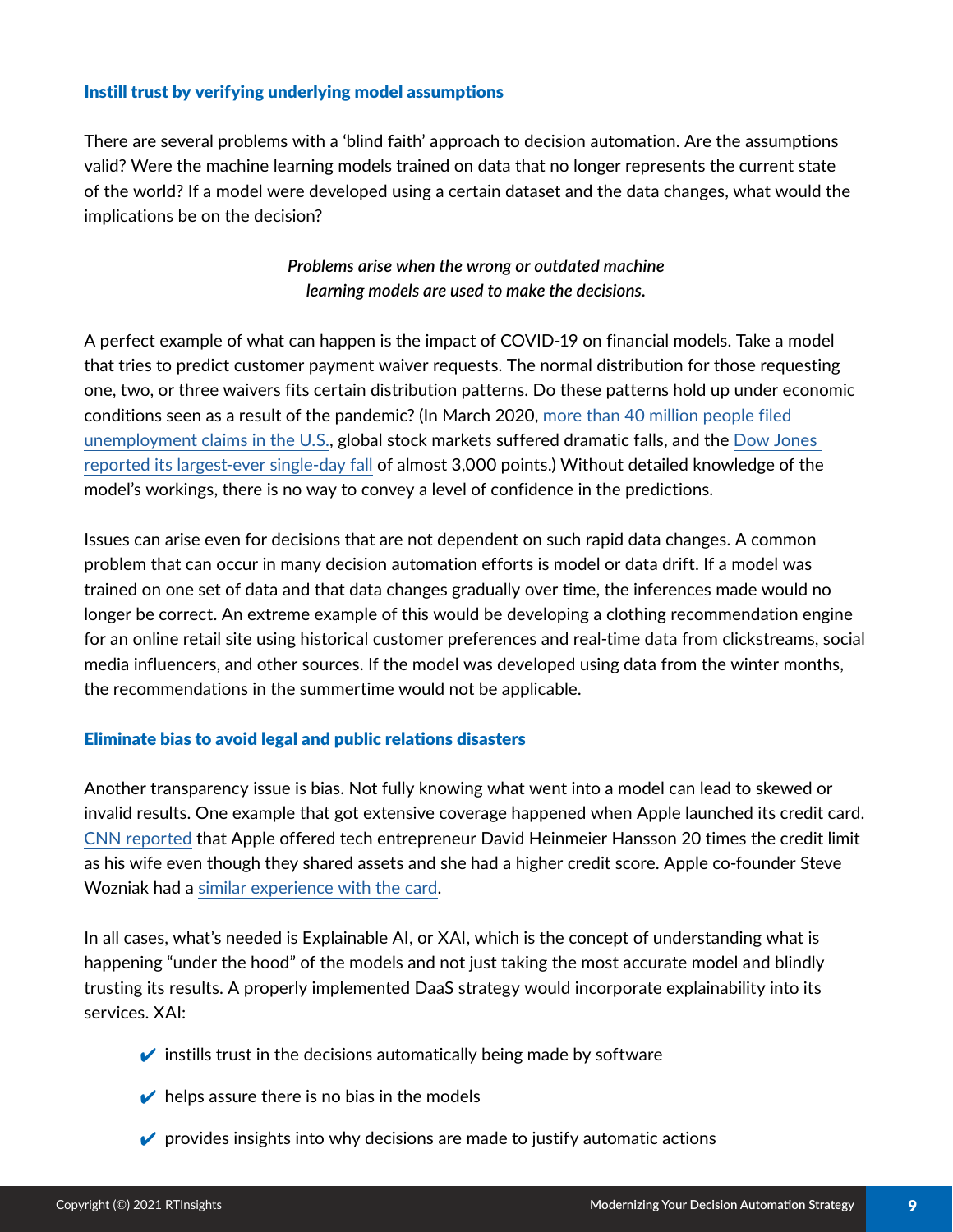## Chapter 4: Measuring Automation's Impact

## Real-time metrics can illustrate the business value of decision automation

A well-executed decision automation strategy brings benefits to a business in several areas. At the simplest level, decision automation saves time and resources. By streamlining information gathered from all steps in the workflow and using artificial intelligence to choose a course of action, automation lets businesses make informed decisions. Complex operations that would have required someone with years of expertise can be carried out by anyone in the organization who knows how to run the software. Automation also reduces human error and saves time by centralizing the process.

## Keep tabs on performance with operational monitoring

## Key Takeaways:

- $\blacktriangleright$  Real-time business metrics demonstrate the value of decision automation
- $\vee$  Operational monitoring metrics help check performance
- $\sqrt{\phantom{a}}$  Decision execution tracing provides a way to understand outcomes

In addition to such operational efficiencies, decision automation can have many other impacts on the business. An automated fraud prevention application that cuts off suspect transactions in real-time before they are executed saves the immediate financial loss that would have occurred. But it also avoids negative publicity, loss of company reputation, fines from regulatory bodies, and prevents the need for costly reparations.

Decision automation may also bring in new business or drive revenue growth. A broker might automate the selling of insurance, or an online retailer might speed decisions related to customer credit approvals or product recommendations.

> *Decision automation speeds such transactions, off-loads work from employees, and increases revenue.*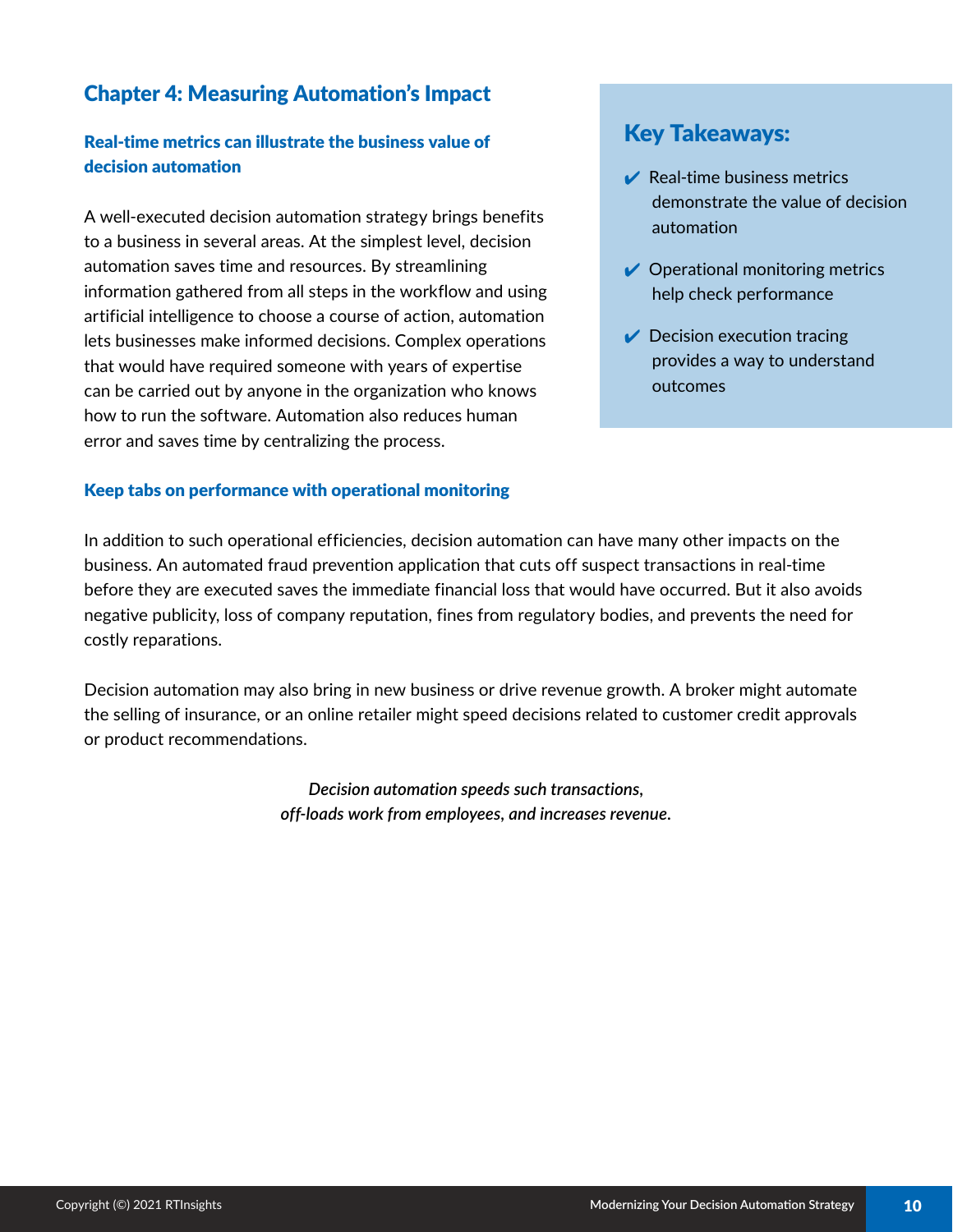Correlating the effectiveness of decision automation to such business gains is not a straightforward proposition. The processes are complex and involve many systems. What's needed are ways to monitor operational and business metrics and then tie them back to the decision automation process.



**Real-time business metrics**

## Understand outcomes for better insights

Such capabilities are possible in a DaaS strategy/implementation that tightly integrates auditing and monitoring into the decision automation process. Specifically, what is needed are:



Real-time monitoring services for operational and business metrics: These services let businesses monitor the decision-making to ensure it is correct. Also needed is a service that displays business metrics based on model decisions and provides execution monitoring for the decisions. Such information gives business analysts and developers insights into decision processes and allows them to monitor for risk.



Real-time monitoring service of operational metrics: Having this information provides execution monitoring for the decisions. It also gives developers a way to check for correct deployment and system health.



Auditing to trace decision execution: Such capabilities let the business inspect each individual decision made within the system and deliver model metadata for auditing purposes.



Explainability for each decision: Such a feature or service would help a business say why a decision was made, further helping with the accountability of the system.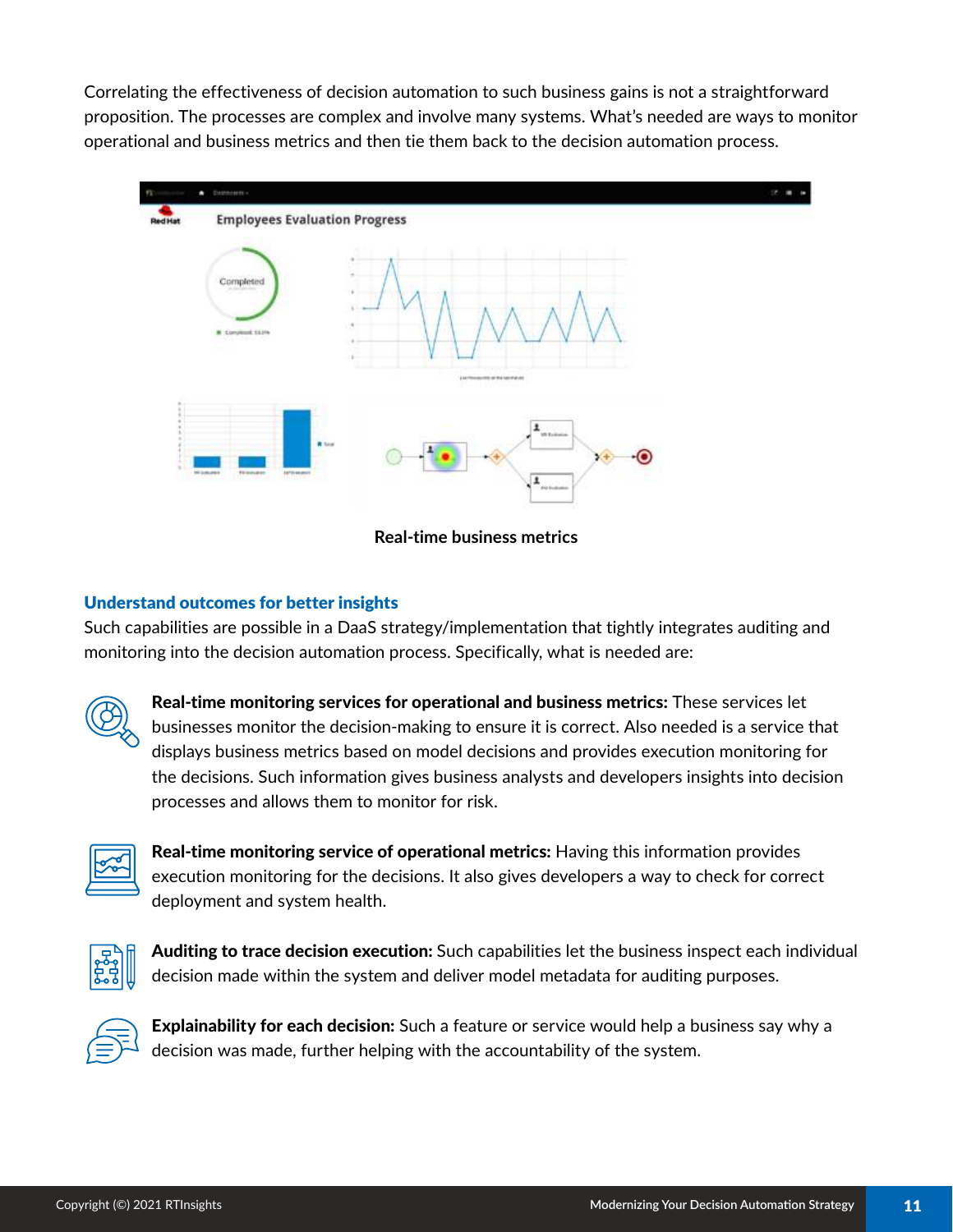# Chapter 5: Best Practices, Use Cases, and Examples

A DaaS Platform offers businesses an alternative to developing one-off decision automation applications from scratch. A platform approach reduces development costs and offers flexible solutions that the entire organization can use.

# Key Takeaways:

- $\vee$  Organizations benefit most when they avoid siloed decision automation efforts
- $\blacktriangleright$  A best practice is to make decision automation technology available throughout the business
- $\vee$  A platform-approach to building and updating decision automation apps delivers more value versus one-off projects



**Decision-as-a-Service service components**

This is an area where Red Hat can help. Red Hat Decision Manager is an open-source decision automation platform. It enables business and IT users to create, manage, validate, and deploy business decision applications. To accomplish this, Decision Manager combines:

- $\blacktriangleright$  Business rules management
- $\blacktriangleright$  Al/ML integration
- $\blacktriangleright$  Resource planning

It includes everything business users need to model business decision logic: Decision Model and Notation (DMN) models, Decision Tables and domain-specific rule languages. Use cases by customers cover a wide range of decision automation scenarios.

> *Decision Manager can be used for common decision automation use cases, including credit decisions, age classification, and fraud detection.*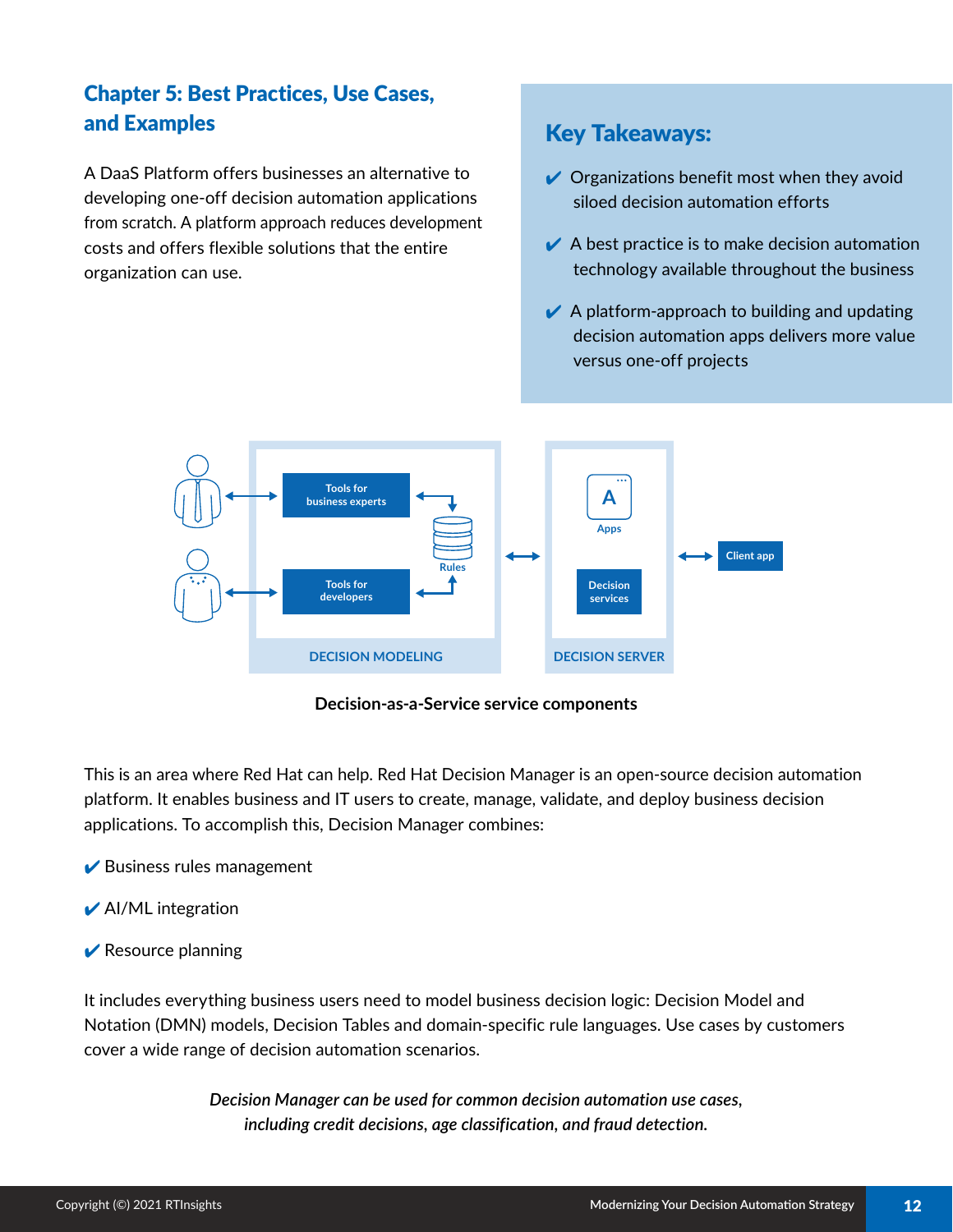#### Decision automation use cases

Jupiter Telecommunications Co, Ltd. (J:COM) deployed Red Hat Decision Manager to automate and optimize its field service operations, helping the company to reduce costs and increase the efficiency of its workforce. This has not only helped the company improve customer experience but also be more strategic and consistent in how it schedules its mobile workforce. In addition, various elements that were required for routine work are now able to be visualized in the system, enabling the company to identify potential issues that can be proactively addressed through additional finetuning of the rules.

The Government of the State of Jalisco's IT environment was dependent on outdated, expensive, and risk-prone proprietary software. To modernize the delivery of public services for its citizens, the state needed to standardize on a reliable infrastructure. By digitizing 60% of its services, the state can more effectively collect taxes, leading to a significant boost in revenue. Also, the government can now scale resources to meet citizens' needs during times of peak demand, like tax season. Through more efficient resource use, the state has reduced infrastructure costs by 60% and hardware costs by 100%.

As these examples demonstrate, Decision Manager provides both business and IT users with a low-code solution that can reduce the time required to build applications that automate business decisions,enforce business policies, and ensure compliance with regulations.